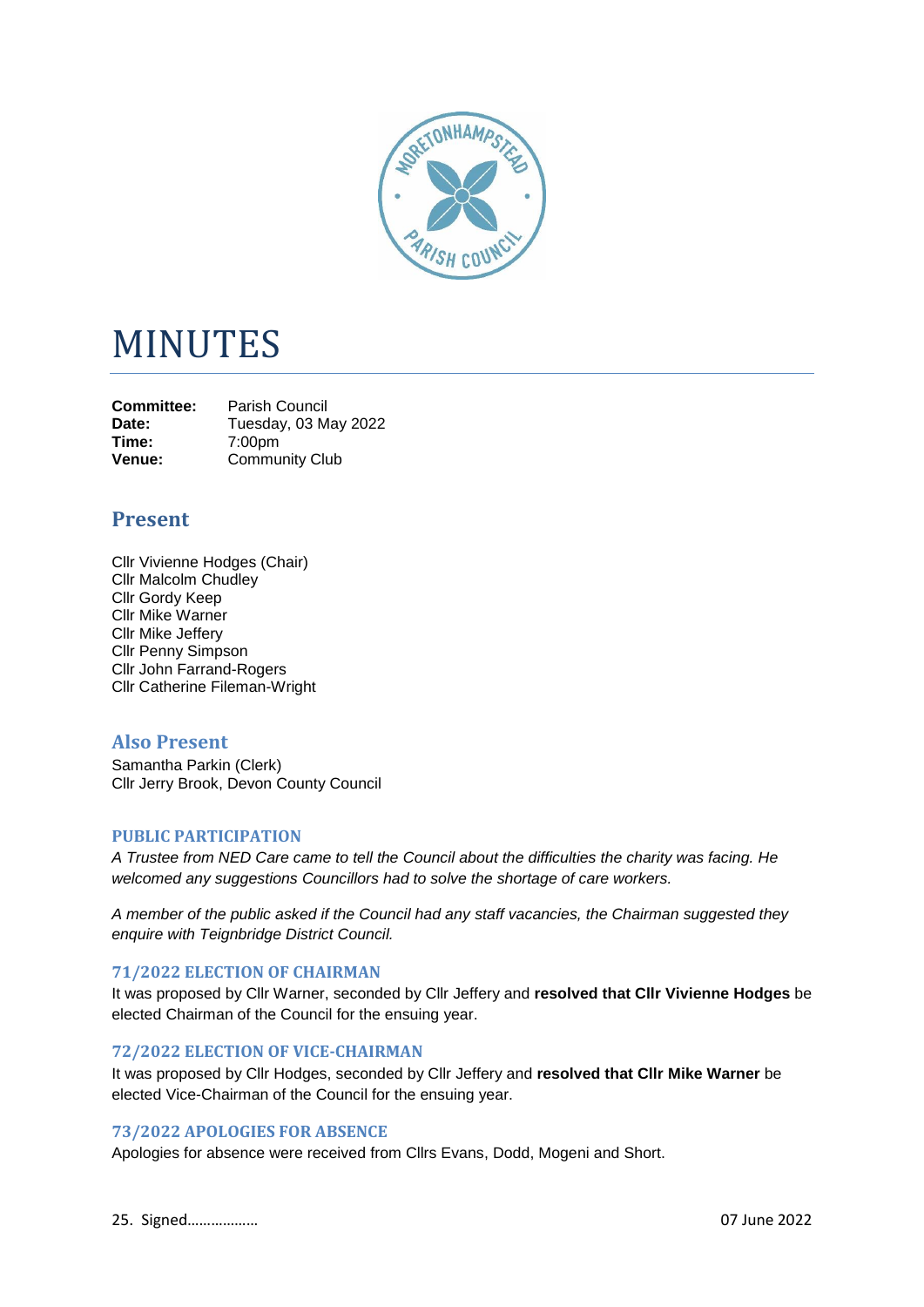#### **74/2022 DECLARATIONS OF INTERESTS / REQUESTS FOR DISPENSATIONS**

Cllr Fileman-Wright declared an interest in item 28. No requests for dispensation were received.

#### **75/2022 COUNTY COUNCILLORS REPORT**

County Councillor Brook apologised for missing the last few meetings due to illness.

County Councillor Brook informed the council of the County Councils bid for devolution. Devolution involves the 8 District Councils, Torbay and Plymouth. The bid will mean a larger capital for Devon through the local councils.

County Councillor Brook also reported on the pressures the County Council are facing on the budget. He thinks this will be the first year that they don't meet the budget. This is due in part to the rules restricting the use of red diesel and the increasing demand on social services.

#### **76/2022 MINUTES**

It was proposed by Cllr Farrand-Rogers, seconded by Cllr Fileman-Wright and **resolved** to **accept**  and sign the minutes of the meeting held on 5<sup>th</sup> April 2022 as a correct record. There was one abstention.

### **77/2022 APPOINTMENT OF COUNCIL COMMITTEES AND WORKING GROUPS AND APPOINTMENT OF MEMBERS**

The Council agreed to appoint members to the following committees:

- Planning Committee Cllr Hodges, Cllr Warner, Cllr Jeffery, Cllr Chudley, Cllr Farrand-Rogers, Cllr Keep and Cllr Short
- Finance and Policy Committee Cllr Hodges, Cllr Warner, Cllr Evans, Cllr Farrand-Rogers and Cllr Keep
- Open Spaces Committee Cllr Hodges, Cllr Warner, Cllr Jeffery, Cllr Keep and Cllr Fileman-Wright
- Climate Change & Ecological Emergency Working Group Cllr Hodges, Cllr Fileman-Wright and Cllr Simpson
- Queens Jubilee Working Group Cllr Warner, Cllr Keep and Cllr Hodges
- Housing Working Group Cllr Warner, Cllr Short, Cllr Farrand-Rogers and Cllr Fileman-Wright

#### **78/2022 APPOINTMENT OF CHAIRMAN OF PARISH COUNCIL COMMITTEES**

It was proposed by Cllr Warner, seconded by Cllr Farrand-Rogers and **resolved to elect Cllr Jeffery** as Chairman of the Planning Committee.

It was proposed by Cllr Warner, seconded by Cllr Farrand-Rogers and **resolved to elect Cllr Evans** as Chairman of the Finance and Policy Committee.

It was proposed by Cllr Hodges, seconded by Cllr Warner and **resolved to elect Cllr Keep** as Chairman of the Open Spaces Committee.

#### **79/2022 APPOINTMENT OF COUNCILLORS TO OUSIDE BODIES**

The Council agreed to make the following appointments to the following outside bodies:

- Friends of Moretonhampstead Library (FoML) Cllr Hodges
- Wellmoor Cllr Fileman-Wright
- Moretonhampstead Development Trust (MDT) Cllr Simpson
- Moretonhampstead Information Centre Cllr Warner
- Moretonhampstead Association of Youth (MAY) Cllr Mogeni
- Trustees, Bowring Library Trust Cllr Hodges and Cllr Farrand-Rogers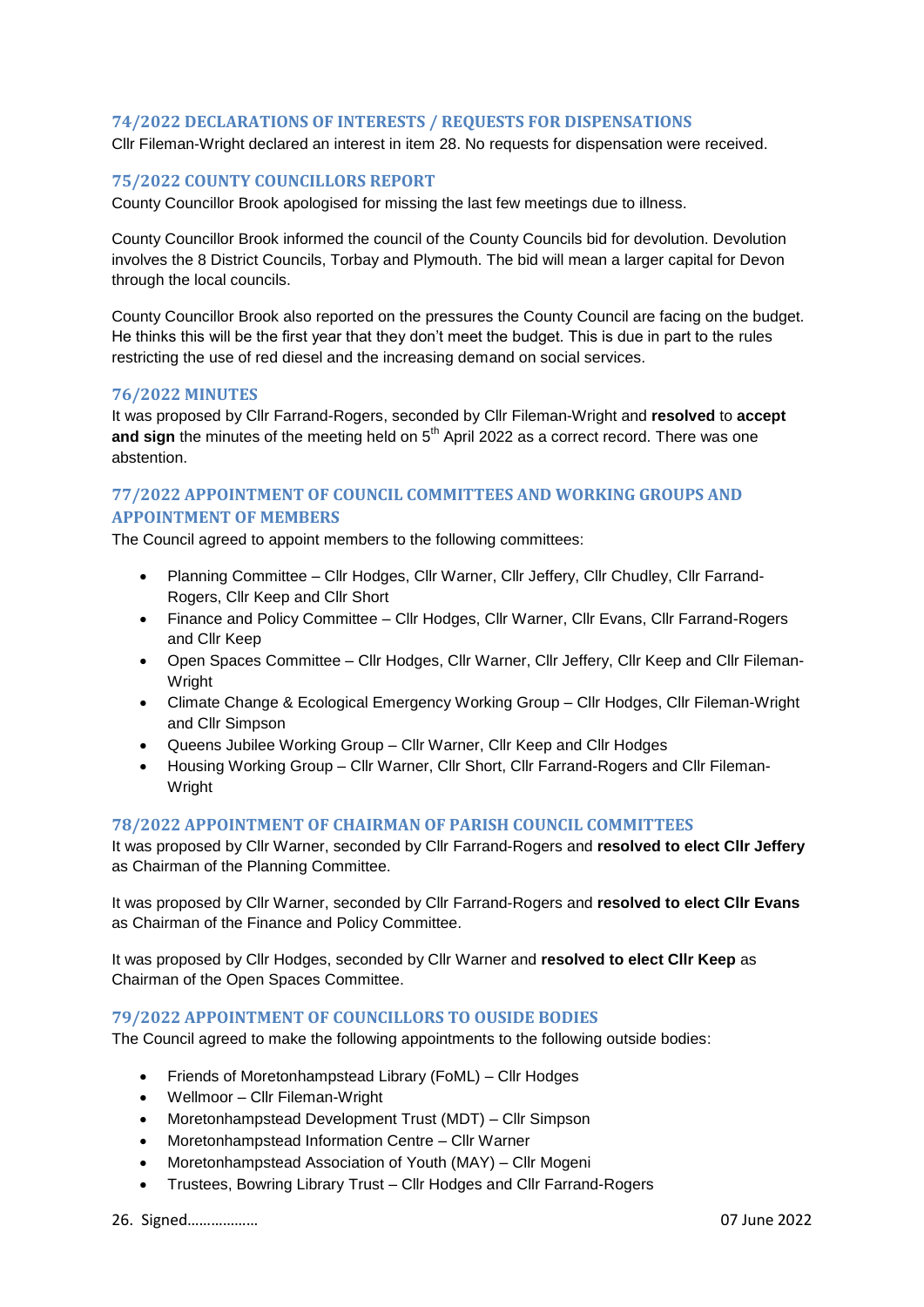- Devon Association of Local Councils (DALC) No representative
- Teignbridge Association of Local Councils (TALC) Cllr Farrand-Rogers
- Moretonhampstead Action on Plastics (MAPS) Cllr Simpson

#### **80/2022 APPOINTMENT OF INTERNAL FINANCIAL REGULATOR**

It was proposed by Cllr Warner and seconded by Cllr Hodges to **appoint Cllr Evans** as Internal Financial Regulator. There was one abstention.

#### **81/2022 CHAIRMANS ALLOWANCE**

It was proposed by Cllr Farrand-Rogers, seconded by Cllr Jeffery and **resolved to pay the Chairman** a £100 allowance. There was one abstention.

#### **82/2022 REVIEW AND ADOPTION OF PARISH DOCUMENTATION**

It was proposed by Cllr Farrand-Rogers, seconded by Cllr Warner and **resolved to adopt** the standing orders and the following parish documentation with the highlighted amendments:

- Asset Register (Reviewed May 2022) Include PAT testing of electronic items
- Code of Conduct (Approved Mar 2020)
- Complaints (Approved Nov 2019)
- Coronavirus Risk Assessment (Mar 2020)
- Data Protection (Approved Dec 2020)
- Disciplinary and Grievance (Approved Mar 2020)
- Equalities Policy (Agreed April 2022 by Finance and Policy committee)
- Financial Regulations (Approved May 2018, reviewed May 2021 by Finance and Policy committee)
- Grant Awarding Policy (Approved Mar 2021)
- Health and Safety (Approved Dec 2019)
- Pensions and Discretions (Approved Mar 2018)
- Risk Assessment (Approved Dec 2019, reviewed May 2022 by Finance and Policy committee) Include loss of IT
- Sickness Absence (Approved Mar 2020)
- Terms of Reference Planning Committee (Approved May 2018)
- Terms of Reference Finance and Policy Committee (Approved May 2018, reviewed May 2022)
- Terms of Reference Open Spaces Committee (Approved May 2018)
- Virtual Meetings Protocol (Approved Jun 2020)

#### **83/2022 BANK SIGNATORIES**

It was noted the Council's current duly authorised bank signatories are as follows:

View and submit level of access: Samantha Parkin View and authorise level of access: Cllrs Vivienne Hodges, Mike Warner, Jan Evans and Paul Dodd.

#### **84/2022 APPOINTMENT OF INTERNAL AUDITOR**

It was noted Sian Colridge is the Parish Council's Internal Auditor.

#### **85/2022 INTERNAL CONTROLS**

The Clerk had written a statement of internal controls prior to the meeting which Cllr Evans had gone through with the Clerk and she is satisfied the Council's controls are sound.

It was proposed by Cllr Warner, seconded by Cllr Fileman-Wright and **resolved to accept** the Internal Control report.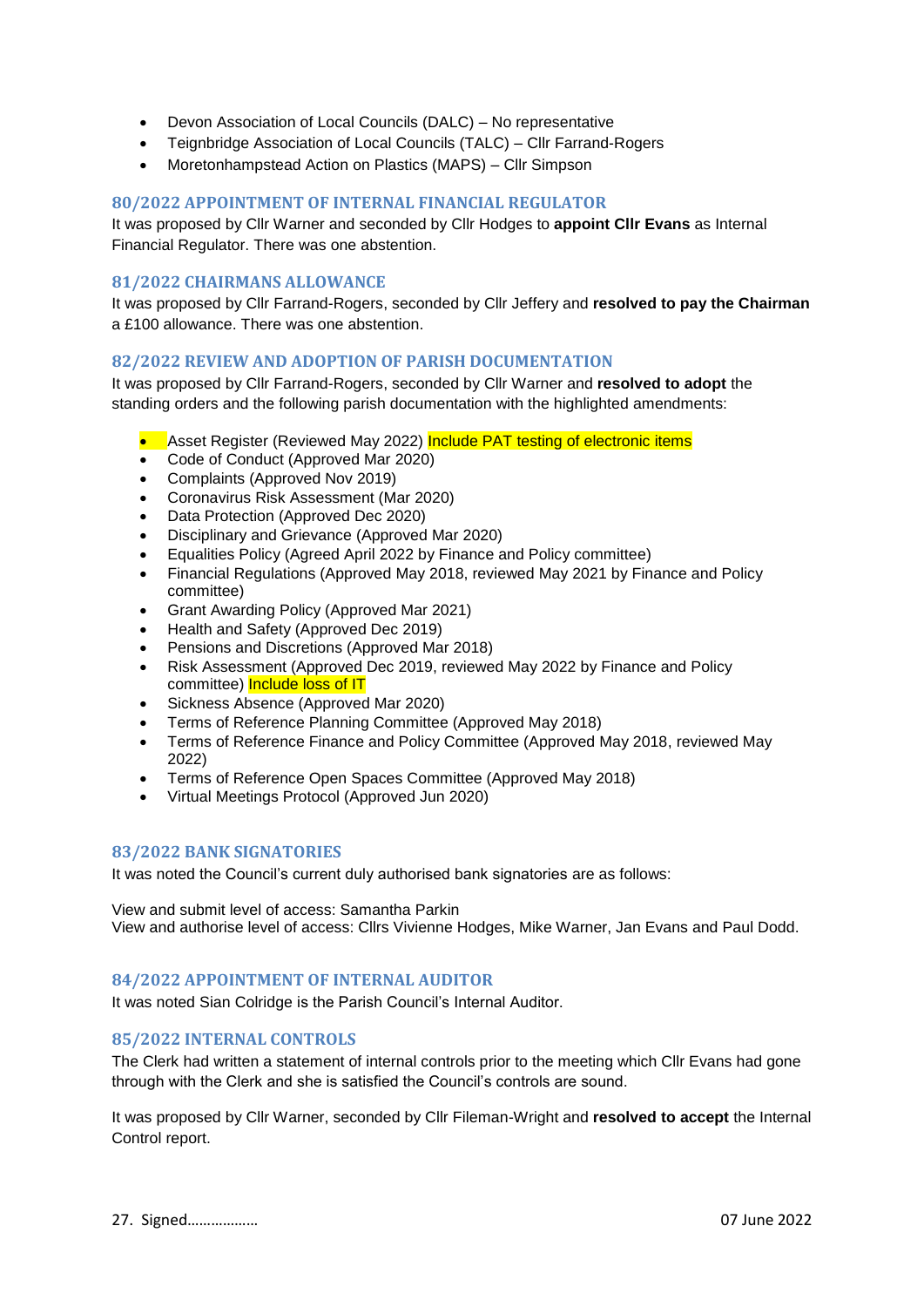#### **86/2022 MATTERS ARISING**

It was noted the Clerk has submitted the VAT return for 2020/21.

It was noted the Clerk has added the Council's support to the CEE Bill and written to Mel Stride MP.

#### **87/2022 CHAIRMANS DISCRETION**

The Chairman had nothing to report.

#### **88/2022 DISTRICT COUNCILLOR'S REPORT**

Cllr Jeffery reported the District Council had agreed to contribute £600,000 to the link road between Forches Cross and Newton Abbot Hospital. Some Councillors thought the money should be spent on public transport.

Cllr Jeffery reported that Teignmouth had asked TDC for a new health centre. There was some disagreement over the location of the health centre.

#### **89/2021 OPEN SPACES REPORT**

The Open Spaces monthly report was circulated prior to the meeting. The report was noted and is attached at appendix 1 on page 31.

The Clerk reported that the Annual Play Inspection had been carried out last week, the Inspector found the rotating see-saw to be a high risk. The see-saw has been isolated from use pending repairs. The report will be looked at by the Open Spaces committee.

The council is taking part in Plantlife's No Mow May campaign in the Sentry. The Clerk had also met with the Probation Officer to discuss potential community payback projects in the Churchyard and the Allotments.

#### **90/2022 CLIMATE CHANGE & ECOLOGICAL WORKING GROUP REPORT**

Cllr Simpson noted that May's Green Tip is reducing water use.

The working group had a meeting with MDT; Cllr Simpson reported that they have had one candidate apply for the vacancy on the reducing Agricultural plastic waste project. The field off of the cycle path is now in the ownership of MDT, this will be turned into a picnic and wetland area. They are looking for a joint project to support the community; Cllr Simpson is investigating solar panel grants.

Cllr Simpson asked the council to report sightings of Swifts and Swallows to the working group.

Cllr Simpson explained that the working group had looked at the consultation on environmental targets but they felt that they were not qualified to comment. Cllr Fileman-Wright felt there were three main points; 1. It is important to have clear targets. 2. Important that targets are independently monitored and reported on. 3. There should be suitable education and awareness raising on reducing waste. The Chairman asked Cllr Fileman-Wright to follow this up. Cllr Farrand-Rogers mentioned the soft plastic recycling the coop offers, Cllr Simpson will ask the Coop how this works.

#### **91/2022 INTERNAL FINANCIAL REGULATOR REPORT**

The Clerk reported Cllr Evans had checked the accounts for March.

#### **92/2022 SCHEDULE OF PAYMENTS**

The Council considered its monthly schedule of payments. It was proposed by Cllr Jeffery, seconded by Cllr Farrand-Rogers and **resolved to approve** the schedule of payments at appendix 2 on page 31.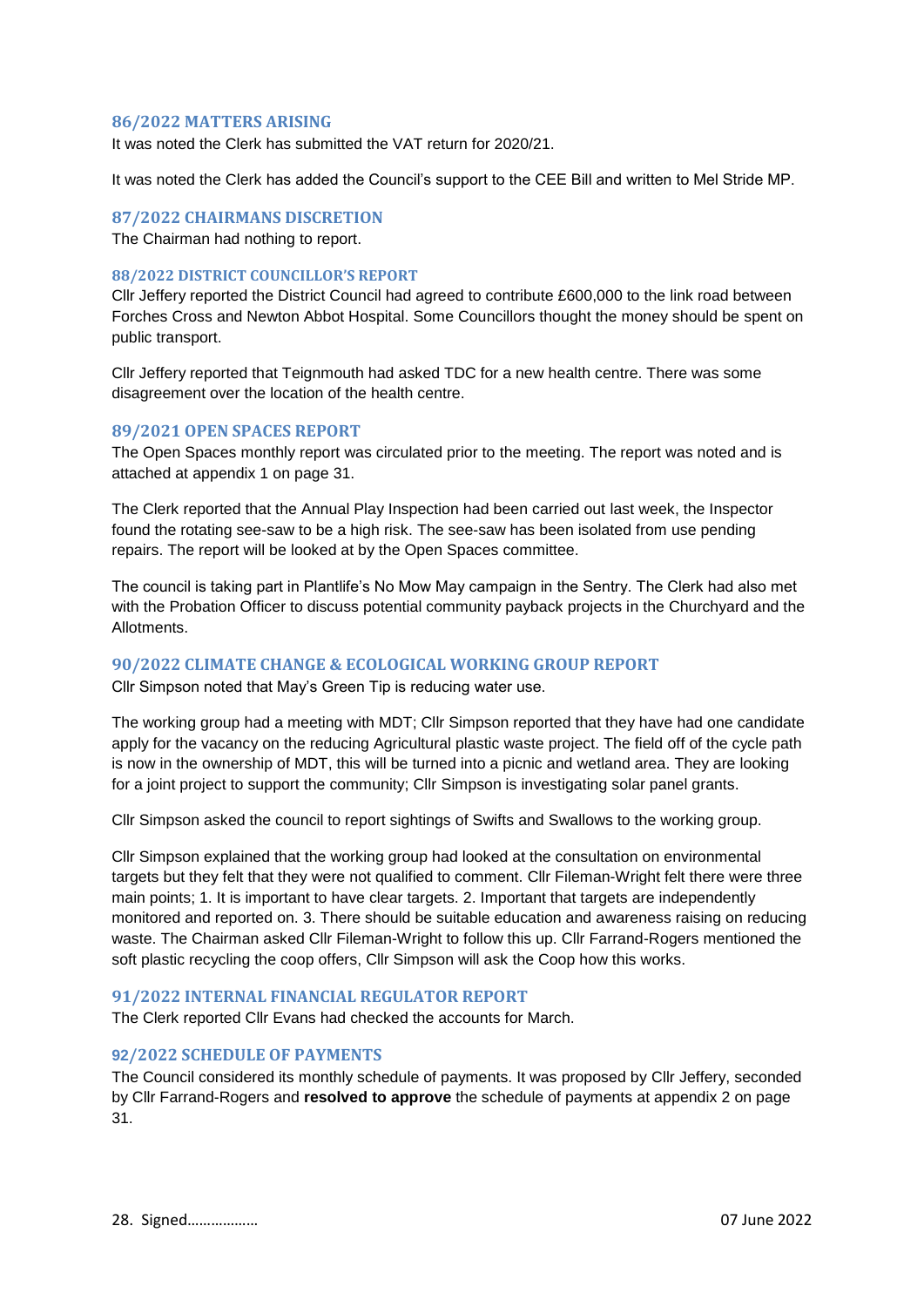#### **93/2022 CORRESPONDENCE**

Correspondence was received and circulated prior to the meeting from Mel Stride MP replying to the Council's letter regarding supporting the Climate and Ecology Bill.

Correspondence was received and circulated prior to the meeting from successful grant applicants.

#### **94/2022 VAS SIGN**

Cllr Dodd had requested this item as he was concerned about the speed vehicles travel along Station Road and the increase in pedestrians using the footpath from the new development.

Cllr Chudley noted speed checks had been carried out in the past which highlighted the issue. The Clerk noted that DNPA had agreed to Baker Estates installing new pavements to address the issue. The Clerk also noted that the signs had not been budgeted for in this year's budget. The Council felt that more investigations were needed.

It was proposed by Cllr Fileman-Wright, seconded by Cllr Warner and **resolved to continue to investigate** the VAS Signs and find out if there are any grants available to purchase the signs. There was one abstention.

#### **95/2022 CORONATION BENCH**

The Council were in favour of purchasing a bench to commemorate the Queen's Platinum Jubilee. Cllr Keep thought the Coronation Bench might be salvageable.

It was proposed by Cllr Warner, seconded by Cllr Farrand-Rogers and **resolved to purchase** a Jubilee bench and allow the Open Spaces committee to decide on a suitable location.

#### **96/2022 INSURANCE**

The Clerk explained that she had received quotes after the Agenda had been circulated but unfortunately the Council's current insurer had not sent a renewal price.

It was proposed by Cllr Warner, seconded by Cllr Hodges and **resolved to refer** the item to the Finance and Policy committee meeting on Tuesday,  $17<sup>th</sup>$  May and allow them delegated authority to decide on the council's insurance provider from 1<sup>st</sup> June 2022.

#### **97/2022 QUEEN'S PLATINUM JUBILEE**

An update from the working party had been circulated prior to the meeting. Cllr Warner noted that planning was going well. He hoped all Councillors can help with the events.

#### **98/2022 OPEN SPACES TENDER**

The draft minutes of the meeting of the Open Spaces tender Working Group held on 19th April 2022 were received and noted.

Cllr Keep had met with Tomlinson Trees who answered his questions and he recommended them to the council.

It was proposed by Cllr Warner, seconded by Cllr Fileman-Wright and **resolved to award Contract 1** (St Andrews Churchyard) to Tomlinson Trees. Cllr Chudley was against the proposal. There was one abstention.

It was proposed by Cllr Jeffery, seconded by Cllr Keep and **resolved to award Contract 2** (Sentry and Play Area) to Mr R Austin.

It was proposed by Cllr Keep, seconded by Cllr Jeffery and **resolved to award Contract 3** (Pound, Henge & Coronation Bench) to Mr R Austin.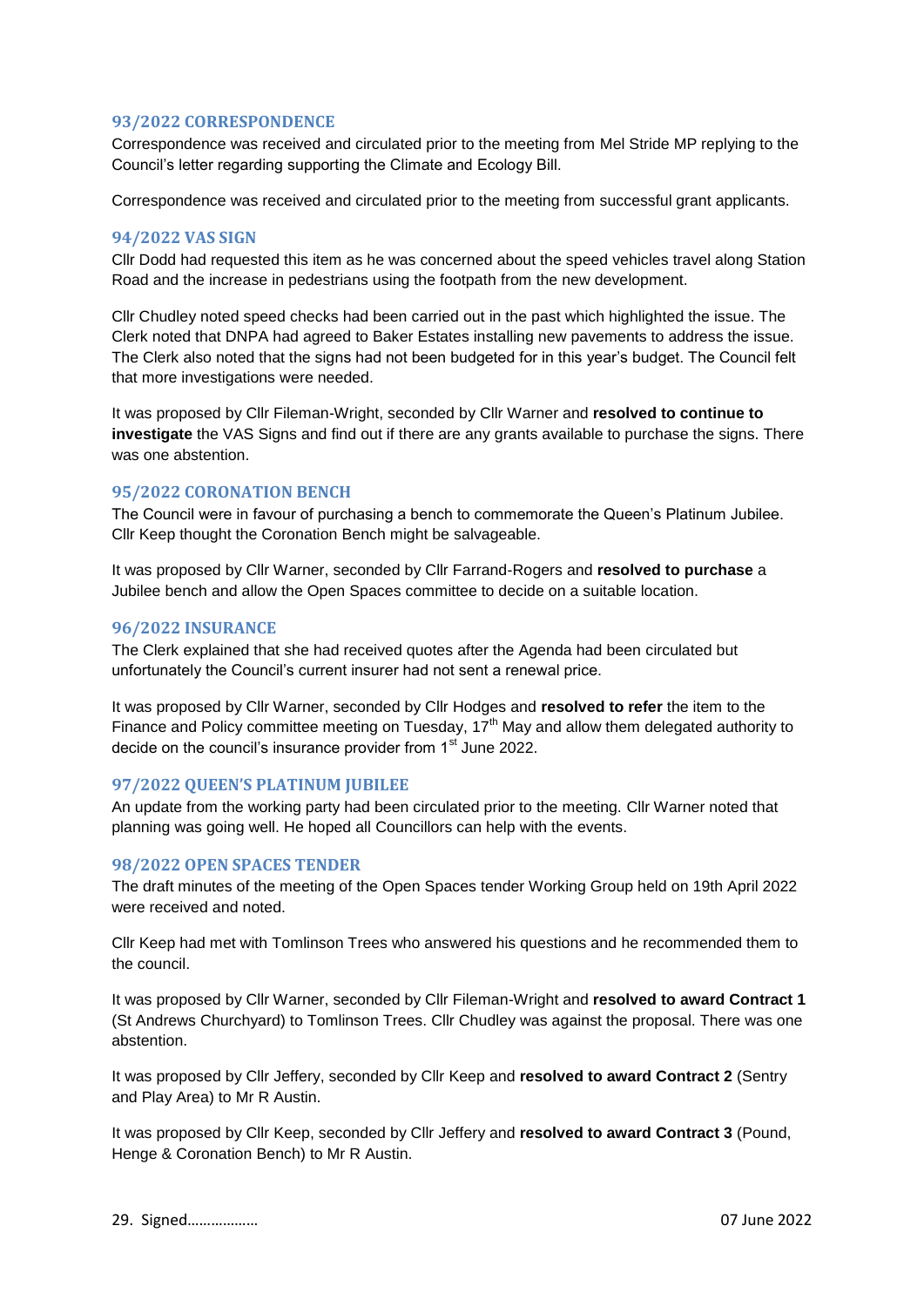It was proposed by Cllr Farrand-Rogers, seconded by Cllr Jeffery and **resolved to award Contract 4** (Grass Verges) to Mr R Austin.

It was proposed by Cllr Simpson, seconded by Cllr Fileman-Wright and **resolved to award Contract 5** (Grave digging) to Mr R Austin.

The Chairman closed the meeting at 8.12pm.

#### **TO DO ACTIONS**

- Clerk to update policies and upload to website
- Cllr Fileman-Wright to follow up on the consultation on environmental targets
- Clerk to make approved payments
- Clerk to continue investigating VAS Signs
- Clerk to purchase Jubilee bench
- F&P Committee to decide on insurance
- Clerk to inform contractors of tender decision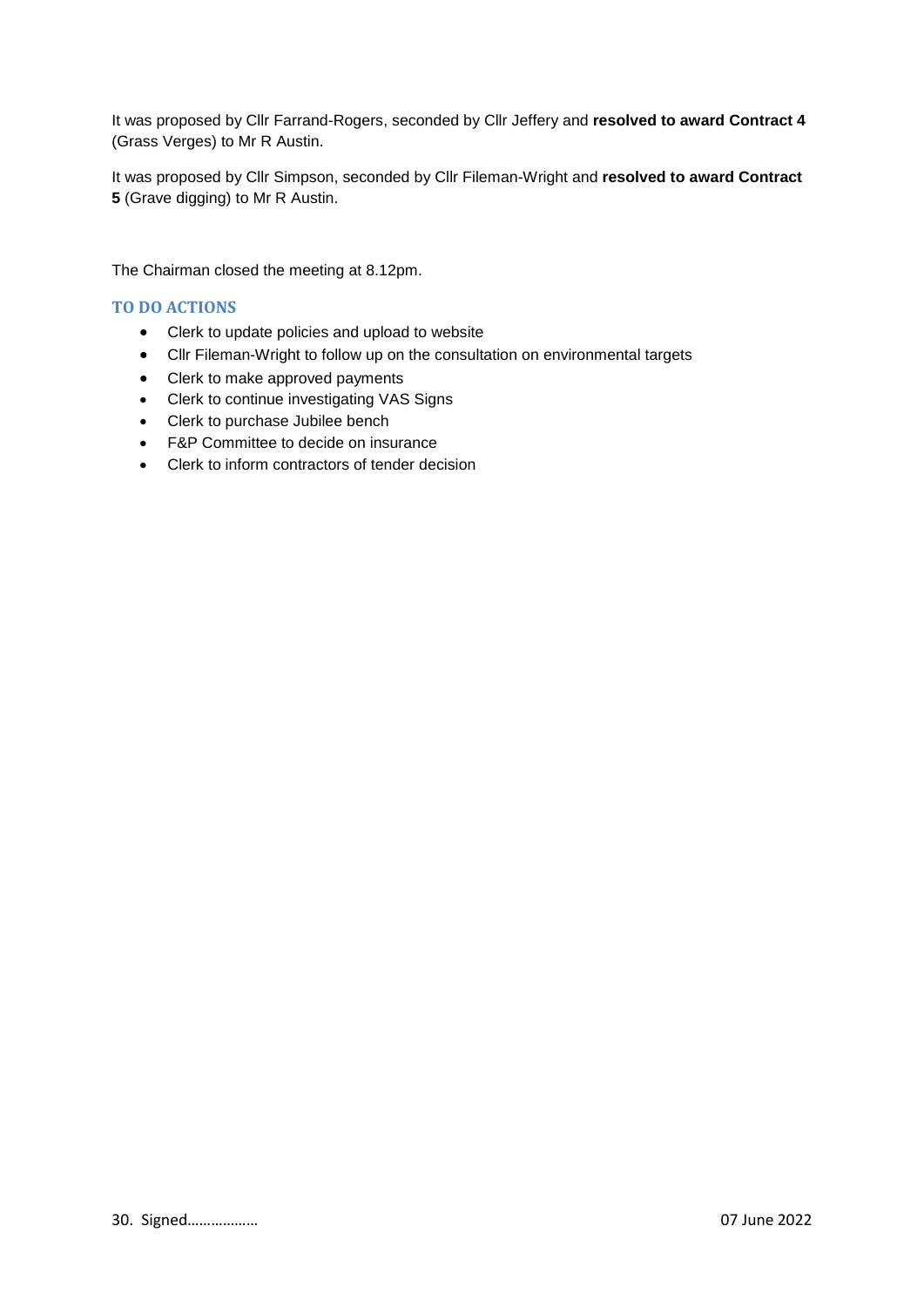|  |  | MPC Minutes 03.05.2022 Attachment no.1 - Open Spaces Report |  |  |
|--|--|-------------------------------------------------------------|--|--|
|--|--|-------------------------------------------------------------|--|--|

| Area                              | <b>Comments</b>               | <b>Action</b>                   |
|-----------------------------------|-------------------------------|---------------------------------|
| <b>The Sentry</b>                 | Looks good.                   | None.                           |
|                                   |                               |                                 |
|                                   |                               |                                 |
| Churchyard                        | Looks good.                   | None.                           |
| The Play Area                     | Looks good. One of the seats  | Replace seat.                   |
|                                   | on the rotating seesaw needs  |                                 |
|                                   | replacing.                    |                                 |
| <b>The Henge</b>                  | Looks good.                   | None.                           |
| <b>The Pound</b>                  | Looks good.                   | None.                           |
| <b>Cross Tree</b>                 | Looks good.                   | None.                           |
| <b>Geneva Island/War Memorial</b> | Looks good.                   | None.                           |
|                                   |                               |                                 |
| <b>Wheelwright's wheel</b>        | Not visited.                  | None.                           |
| <b>Allotment</b>                  | Gate and post need replacing. | Obtain quotes.                  |
|                                   | A few trees have ash dieback. | Tree surgeon to look at trees.  |
| Seats/benches/Lamp posts          | Looks good.                   | None.                           |
| <b>Gates and Railings</b>         | Railings and gates are being  | None.                           |
|                                   | shot blasted and powder       |                                 |
|                                   | coated.                       |                                 |
| <b>Bus Shelter</b>                | Looks good.                   | None.                           |
| <b>Recycling</b>                  | Cardboard bank full.          | Reported, emptied the following |
|                                   |                               | day.                            |

# *MPC Minutes 03.05.2022 Attachment no.2 – Schedule of Payments May 2022*

| <b>MANDATORY PAYMENTS FOR April 2022</b>                                                                                        | <b>AMUUNI</b><br>(inc VAT) | <b>PAYMENT</b><br><b>METHOD</b> |
|---------------------------------------------------------------------------------------------------------------------------------|----------------------------|---------------------------------|
| MDT (office rent) - paid 01/05/2022 LGA 1972 s.111                                                                              | £347.51                    | Direct debit                    |
| S PARKIN (Clerk's salary 1 April - 30 April 2022) - paid 29/04/2022                                                             | £982.05                    |                                 |
| LGA 1972 s.112                                                                                                                  | £288.79                    | <b>Online Transfer</b>          |
| PENINSULA PENSIONS (employer's and employee's contribution) -paid 29/04<br>LGA 1972 s.112                                       |                            | <b>Online Transfer</b>          |
| HMRC (PAYE and NI) - next due July 2022 LGA 1972 s.112                                                                          |                            |                                 |
| Plusnet (telephone and internet - paid 29/04) LGA 1972 s.111                                                                    | £24.73                     | <b>Direct Debit</b>             |
|                                                                                                                                 |                            |                                 |
| <b>OTHER PAYMENTS AUTHORISED 03 May 2022</b>                                                                                    |                            |                                 |
| Hire of the Community Club - 05/04/2022 LGA 1972 s. 111                                                                         | £15.00                     | <b>Online Transfer</b>          |
| Old Mill - Payroll services LGA 1972 s. 111                                                                                     | £106.60                    | <b>Online Transfer</b>          |
| Brandon Hire Station - Hire of toilets for Jubilee Beacons LGA 1972 s.145                                                       | £120.00                    | <b>Online Transfer</b>          |
| S Parkin – Bolt and padlock for Gravediggers shed and safety warning tape LGA<br>1972 s.214, Local Government (MP) Act 1976 s19 | £36.94                     | <b>Online Transfer</b>          |
| Playdale - Annual Play inspection Local Government (MP) Act 1976 s19                                                            | £234.00                    | <b>Online Transfer</b>          |
| R Austin - Churchyard cut, pound & henge and compost site clearance LGA 1972                                                    |                            |                                 |
| s.214, Open Spaces Act 1906 s.10                                                                                                | £595.00                    | <b>Online Transfer</b>          |
|                                                                                                                                 |                            |                                 |
| <b>ONLINE BANK CARD PAYMENTS FOR April 2022</b>                                                                                 |                            |                                 |
| Running Imp - Jubilee street and table decorations LGA 1972 s.145                                                               | £189.35                    | Card payment                    |
|                                                                                                                                 |                            |                                 |
| <b>TOTAL</b>                                                                                                                    | £2939.97                   |                                 |

*LGA 1972 = Local Government Act 1972*

**AMOUNT**